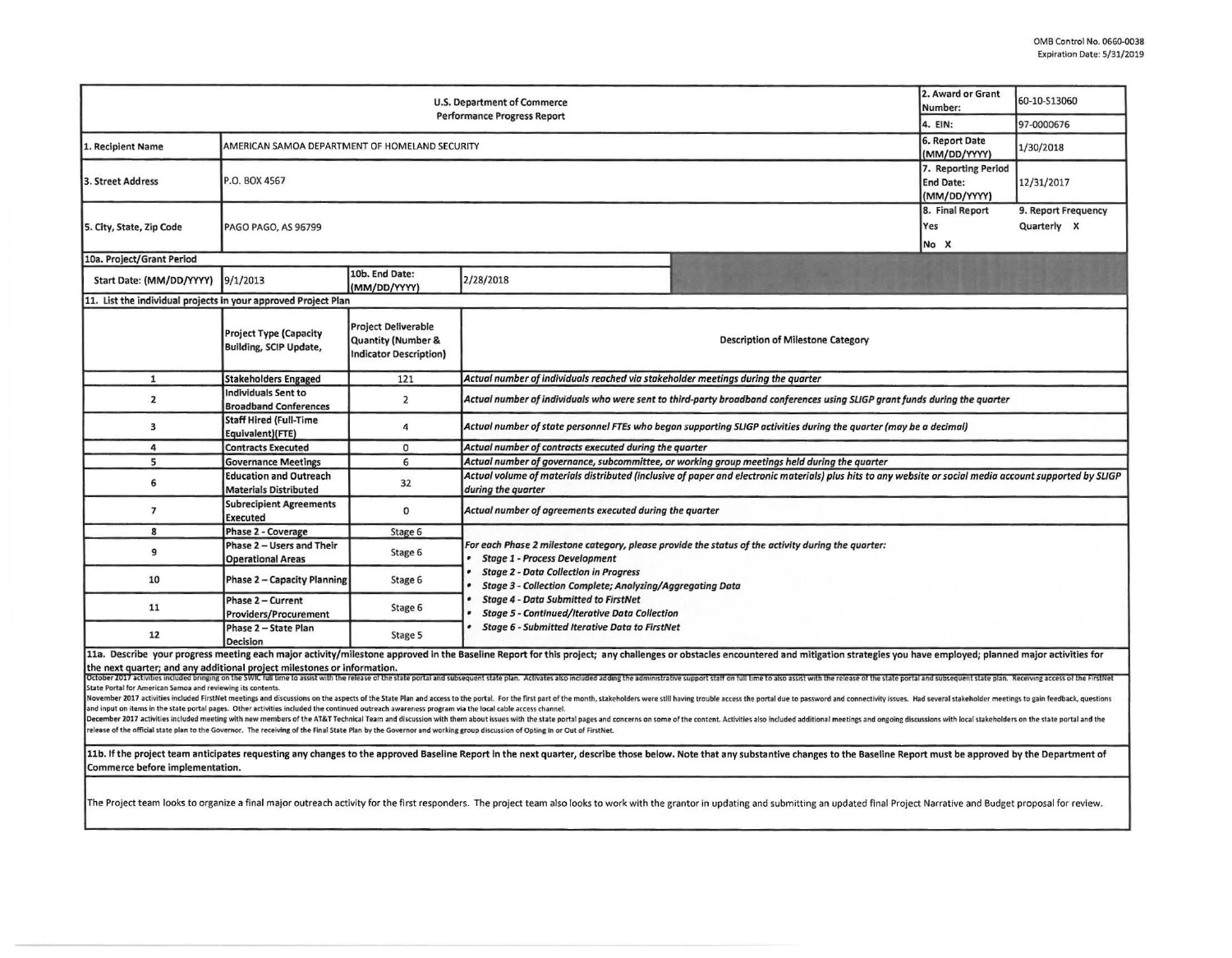11c. Provide any other information that would be useful to NTIA as it assesses this project's progress.

ASDHS leadership and program management envisions FirstNet activities to wrap up with a final outreach activity for first responders before the trasition to SLIGP 2.0. These actions or activities will be reflected in the n

11d. Describe any success stories or best practices you have identified. Please be as specific as possible.

The Governer has made the final decision to Opt-In

**12. Personnel** 

12a. If the project is not fully staffed, describe how any lack of staffing may impact the project's time line and when the project will be fully staffed.

The project was adequetly and fully staffed for the firs time which reflected in the increased awareness to first responders as well as the final outcome of the Governer's Opt-In in to FirstNet. During the quarter, the sta

| <b>Job Title</b>                                                                                                                      | FTE%                       |                                                   | 12b. Staffing Table - Please include all staff that have contributed time to the project. Please do not remove individuals from this table. |                      |                               |                   |                 |                                        |                                          |
|---------------------------------------------------------------------------------------------------------------------------------------|----------------------------|---------------------------------------------------|---------------------------------------------------------------------------------------------------------------------------------------------|----------------------|-------------------------------|-------------------|-----------------|----------------------------------------|------------------------------------------|
|                                                                                                                                       |                            |                                                   | <b>Project (s) Assigned</b>                                                                                                                 |                      |                               |                   |                 |                                        | Change                                   |
| <b>SWIC</b>                                                                                                                           | 100                        |                                                   | Duties of the SWIC are performed collaterally by the Deputy Director of ASDHS.                                                              |                      |                               |                   |                 |                                        | Increase to 100% FTE                     |
| <b>SLIGP Program Coordinator</b>                                                                                                      | 100                        |                                                   | Coordinate and manage the program and all its related activities including the compilation and timely submission of the required PPR.       |                      |                               |                   |                 |                                        |                                          |
| Support Staff                                                                                                                         | 100                        |                                                   | Provide IT/technical support to the program.                                                                                                |                      |                               |                   |                 |                                        |                                          |
| IT/Administrative                                                                                                                     |                            |                                                   |                                                                                                                                             |                      |                               |                   |                 |                                        |                                          |
| Support Staff                                                                                                                         | 100                        |                                                   | Provide administrative/technical support to the program.                                                                                    |                      |                               |                   |                 | Increase to 100% FTE                   |                                          |
|                                                                                                                                       |                            |                                                   |                                                                                                                                             |                      |                               |                   |                 |                                        |                                          |
| 13. Subcontracts (Vendors and/or Subrecipients)                                                                                       |                            |                                                   |                                                                                                                                             |                      |                               |                   |                 |                                        |                                          |
| 13a. Subcontracts Table - Include all subcontractors. The totals from this table must equal the "Subcontracts Total" in Question 14f. |                            |                                                   |                                                                                                                                             |                      |                               |                   |                 |                                        |                                          |
| Name                                                                                                                                  | <b>Subcontract Purpose</b> |                                                   | Type<br>(Vendor/Subrec.)                                                                                                                    | RFP/RFQ Issued (Y/N) | Contract<br>Executed<br>(Y/N) | <b>Start Date</b> | <b>End Date</b> | <b>Total Federal Fund</b><br>Allocated | <b>Total Matching Funds</b><br>Allocated |
| <b>Blue Sky Communications</b>                                                                                                        |                            | Provide Awareness Oureach via local cabel channel | Vendor                                                                                                                                      | N                    | Y                             | 9/1/2017          | 2/28/2018       | \$1,835.94                             |                                          |
|                                                                                                                                       |                            |                                                   |                                                                                                                                             |                      |                               |                   |                 |                                        |                                          |
|                                                                                                                                       |                            |                                                   |                                                                                                                                             |                      |                               |                   |                 |                                        |                                          |
|                                                                                                                                       |                            |                                                   |                                                                                                                                             |                      |                               |                   |                 |                                        |                                          |
| 13b. Describe any challenges encountered with vendors and/or subrecipients.                                                           |                            |                                                   |                                                                                                                                             |                      |                               |                   |                 |                                        |                                          |
| No RFP/RFQ issued because the vendor is the only cable channel vendor in the territory.                                               |                            |                                                   |                                                                                                                                             |                      |                               |                   |                 |                                        |                                          |